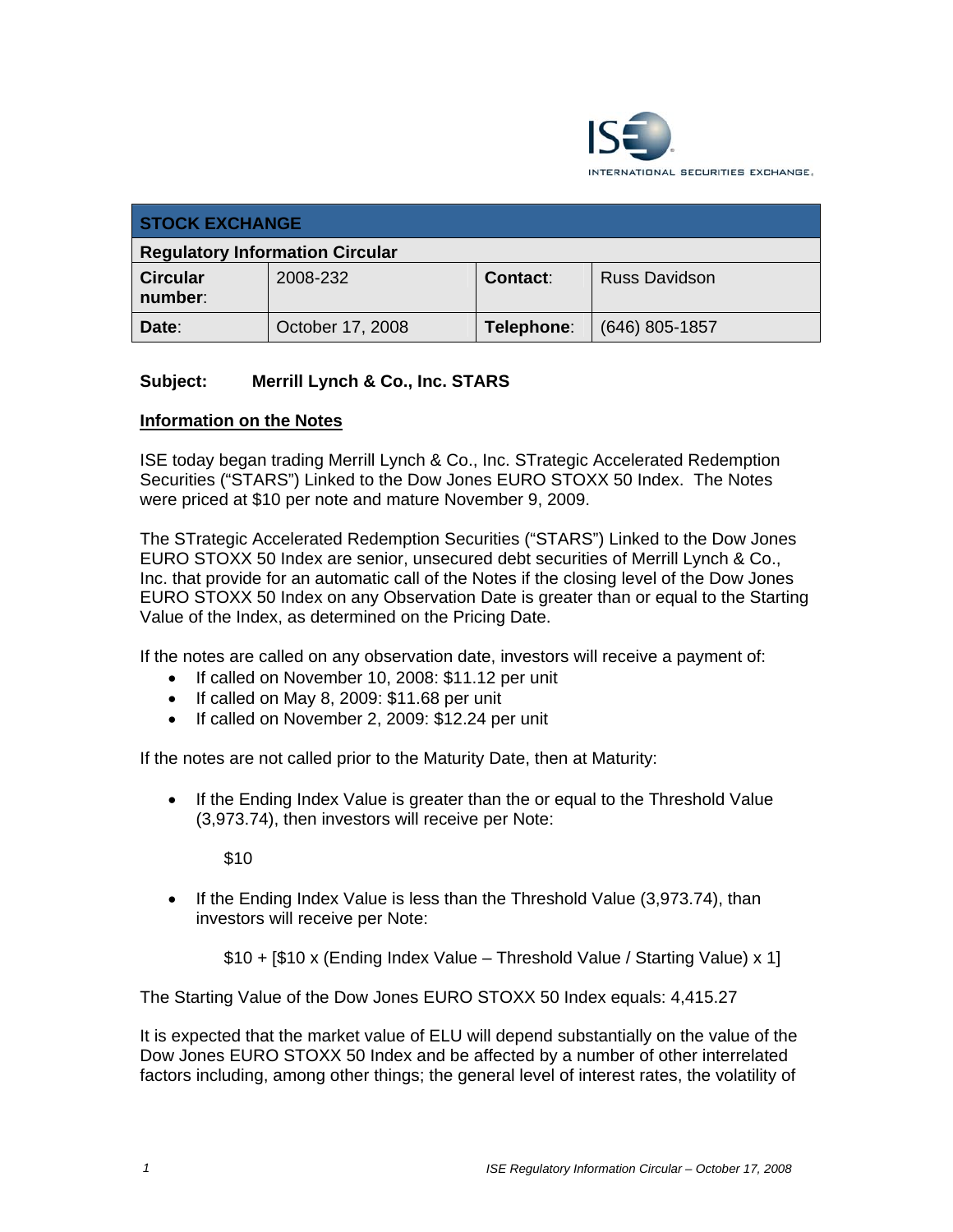the Index, the time remaining to maturity, the dividend yields of the stocks comprising the Index, and the credit ratings of the Issuer.

Contact your Tax Advisor for information concerning taxation.

Trading in the shares on ISE is on a UTP basis and is subject to ISE equity trading rules. The shares will trade from 9:00 a.m. until 4:00 p.m. Eastern Time. Equity Electronic Access Members ("Equity EAMs") trading the shares during the Pre-Market Session are exposed to the risk of the lack of the calculation or dissemination of underlying index value or intraday indicative value ("IIV"). For certain derivative securities products, an updated underlying index value or IIV may not be calculated or publicly disseminated in the Pre-Market hours. Since the underlying index value and IIV are not calculated or widely disseminated during Pre-Market hours, an investor who is unable to calculate implied values for certain derivative securities products during Pre-Market hours may be at a disadvantage to market professionals.

Equity EAMs also should review NASD Notice to Members 03-71 for guidance on trading these products. The Notice reminds members of their obligations to: (1) conduct adequate due diligence to understand the features of the product; (2) perform a reasonable-basis suitability analysis; (3) perform customer-specific suitability analysis in connection with any recommended transactions; (4) provide a balanced disclosure of both the risks and rewards associated with the particular product, especially when selling to retail investors; (5) implement appropriate internal controls; and (6) train registered persons regarding the features, risk and suitability of these products.

**This Regulatory Information Circular is not a statutory Prospectus. Equity EAMs should consult the Trust's Registration Statement, SAI, Prospectus and the Fund's website for relevant information.**